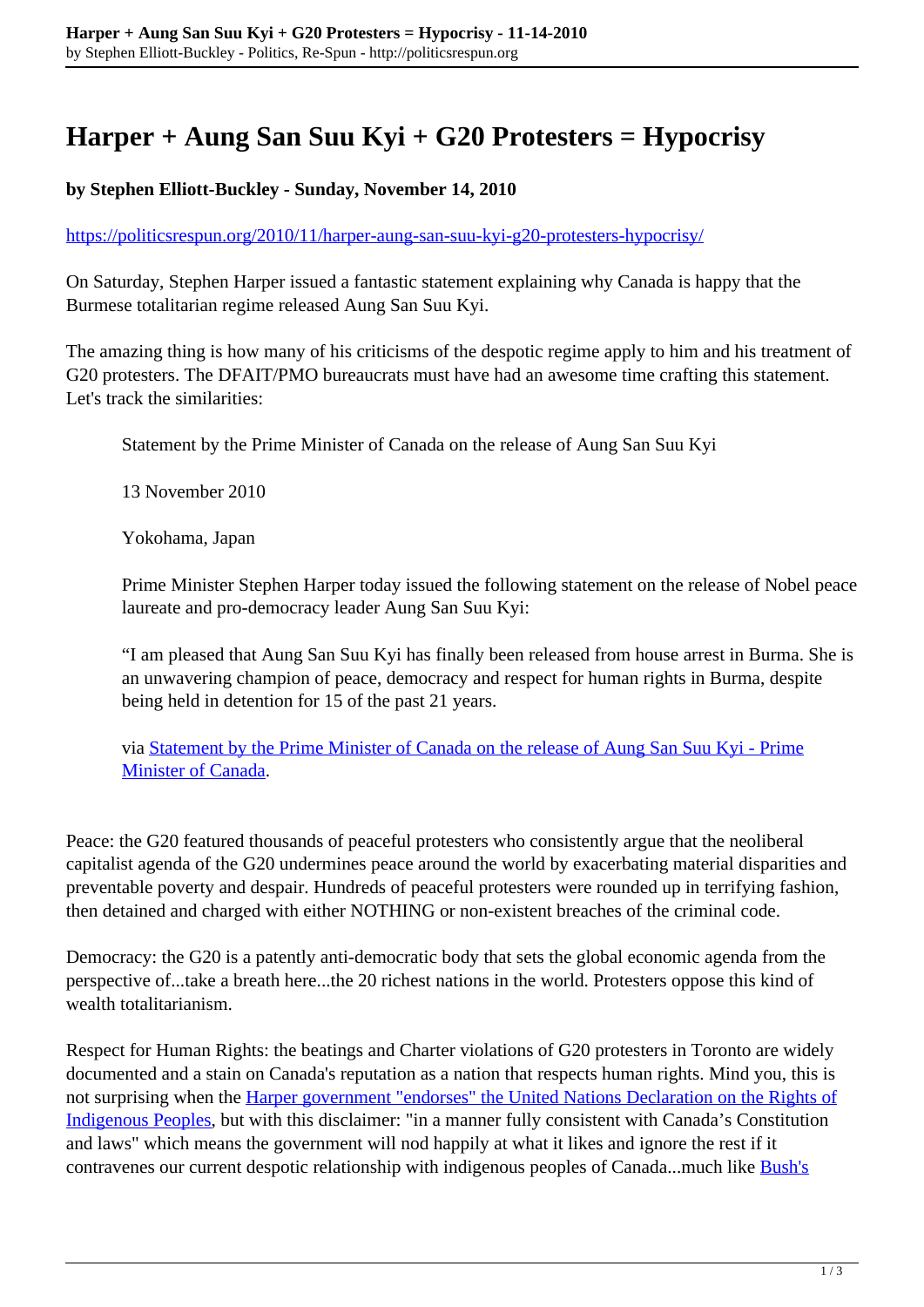[signing statements.](http://articles.latimes.com/2009/mar/10/nation/na-signing-statements10)

"Neither her trial nor appeal process were conducted in line with international standards. She was not granted due process and should never have been detained.

Due process: I laughed out loud when I read this when I considered the absolute lack of due process afforded to hundreds of detainees at the G20 in Toronto. The Canadian regime that enforced the draconian response to peaceful protest in Toronto failed to meet Canadian standards, let alone international standards.

"Canada has long supported Ms. Suu Kyi in her efforts to bring genuine democracy to Burma. In recognition of her struggle to promote fundamental freedoms and democratic principles, she was granted honourary Canadian citizenship by the Parliament of Canada in 2007.

Genuine democracy: we have no democracy when people have legitimate fears of being rounded up and detained for dozens of hours, perhaps beaten and intimidated, certainly abused for peacefully protesting, partaking of a "free speech zone" or merely walking in public near a protest. The chill factor created by the G20 abuses is designed to discourage future protests/demonstrations. The Orwellian bail conditions foisted upon Alex Hundert and many others undermine fundamental freedoms, the rule of law and democratic principles.

"Canada stands resolutely with Burma's democratic forces and like-minded members of the international community in the quest to restore civilian government to the Burmese people. We continue to call on the Burmese authorities to release all political prisoners and allow the meaningful political participation of all Burma's opposition and ethnic groups.

Restoring civilian government: I would like to see a return to civil government that respects the Charter pro-actively, rather than gambles that it can violate the Charter and our rule of law, then hope it avoids/delays sufficient scrutiny until the psychological trauma has been fully embedded in the population.

Release all political prisoners: I call on Stephen Harper to release the G20 protesters still held, initiate a non-partisan public inquiry into G20 security abuses, and initiate judicial review of all charges and bail conditions.

Meaningful political participation: I call on the prime minister to apologize for G20 security excesses and abuses and enact restorative measures towards the protesters and the public at large to affirm for Canadians that his regime is not designed to undermine meaningful political participation in Canada.

"In December 2007, Canada imposed the toughest sanctions in the world against the Burmese regime to indicate its condemnation of the regime's complete disregard for human rights and its repression of the country's democratic movement. Those sanctions will remain in place."